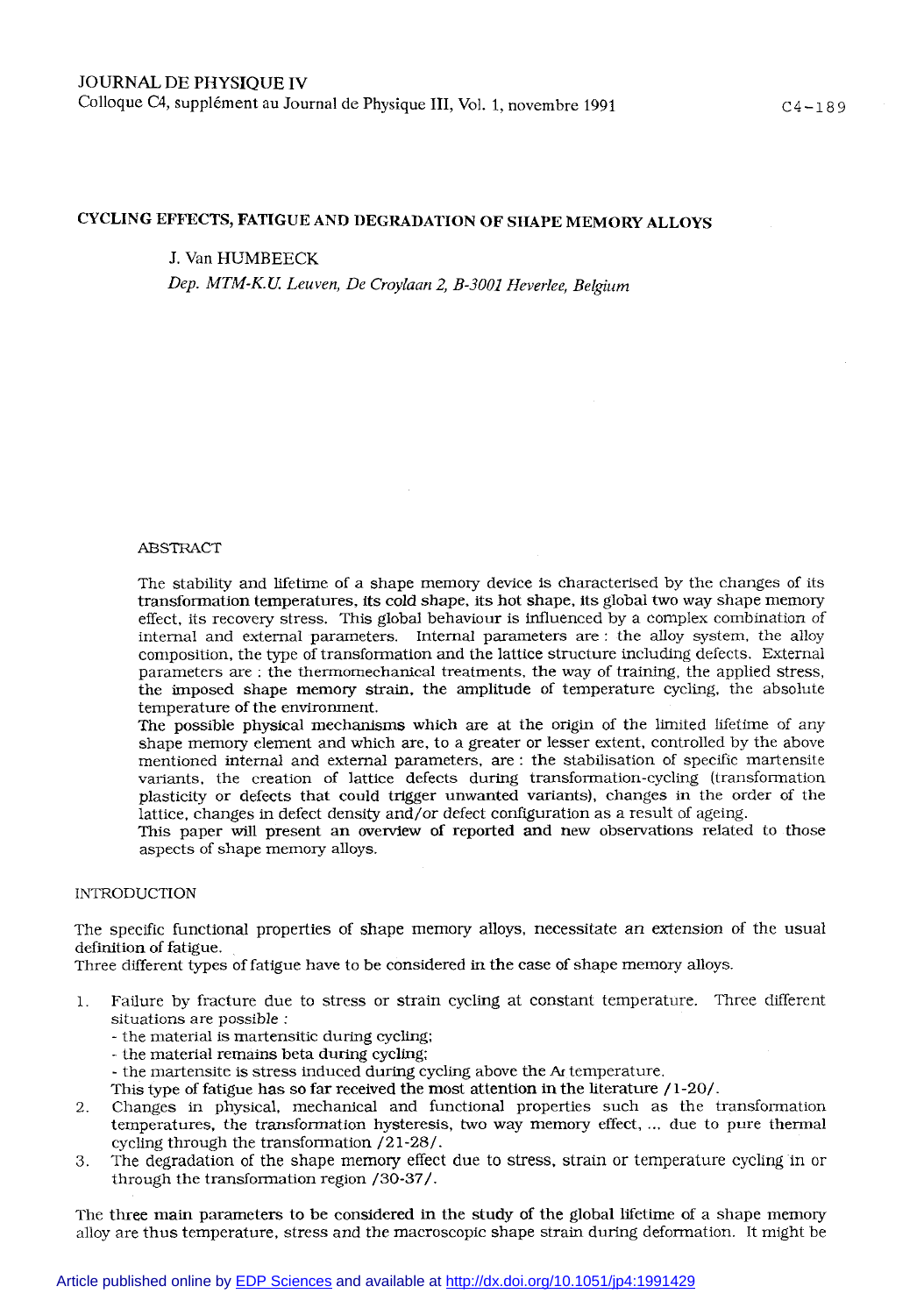important for the latter to distinguish between the transformation induced plasticity. this is the shape strain under load during the forward transformation and the spontaneous shape strain due to the one or two way memory effect.

The origin of the global lifetime or fatigue behaviour of shape memory alloys is due to accumulation of defects and structural changes like the change in order of the beta phase or martensite or the formation of other types of martensite. **All** types of changes will have an influence on the transformation temperatures, the transformation hysteresis, the reproducibility of the one and two way memory effect, and the amount of cycles before fracture.

Generally, the main concern in the lifetime of a shape memory alloy is the stability of the required shapes at different temperatures or the stability of recovery stress or work output.

Therefore information on the temperature and stress profile including the amount of cycles during the required lifetime is a prerequisite to make the proper choices in alloy composition, thermomechanical treatment and design.

This paper will present some important results related to classic fatigue, thermal cycling and degradation of the shape memory effect.

## FAILURE BY **FRACTURE**

Classic fatigue implies accumulation of defects, formation of cracks and crack propagation until final This type of behaviour is represented by a schematic Wöhler curve in fig. 1, while fig. 2 /20/ and **3** / 18/ show this type of plots for respectively Ni-Ti and Cu-Zn-Al.

The big scatter in the Wohler curves provides in fact poor reliable data and contains mainly qualitative information. For example flne grained alloys have a higher fatigue resistance than coarse grained alloys **(fy. 3).** Other reasons for low fatigue life might be **the presence of inclusions.**  segregation of impurities to the grain boundaries or the quality of the surface.

Other factors that makes a comparison between the present results difficult are the differences in experimental conditions such as the R-value (the ratio of the minimum and maximum stress of the applied stress cycle) or the use of stress or strain controlled fatigue tests.

So far the presented Wohler curves can certainly not be used as standard information for the prediction of this type of fatigue failure.

Other information becomes available using (da/dN, IogAK) plots (fig. 4). da/dN is the change in crack length a versus the amount of cycles N.  $\Delta K$  is the stress intensity factor.  $\Delta K = K_{\text{max}} - K_{\text{min}}$  in which  $K_{\text{max}} = C \sigma_{\text{max}} \sqrt{\pi a}$  resp.  $K_{\text{min}} = C \sigma_{\text{min}} \sqrt{\pi a}$ .  $\sigma_{\text{max}}$  and  $\sigma_{\text{min}}$  are the maximum and minimum stress during cycling. Their ratio  $R = \sigma_{min}/\sigma_{max}$  is an important parameter in fatigue.

Although this type of presentation is becoming an increasing standard for fatigue design only a few results have been reported in the case of shape memory alloys. Fig. 5 shows such a plot for Cubased alloys **/3/, fig.** 6 for Ni-73 /19/.

An important value derived from this type of curves is the lower fatigue threshold value  $\Delta K_{\text{TH}}$  at  $da/dN = 0$ , determined by extrapolation. If one compares fig. 4 and fig. 5,  $\Delta K_{\text{TH}}$  is much higher for Cu-based alloys than for Ni-Ti. This would mean that Ni-Ti has a worse fatigue resistance than Cubased alloys, which is opposite from previous experiences.

In fact both curves, fig. 5 and 6, should not be compared as long as the experimental conditions are not the same.

Other reasons might be different crack initiation and crack growth mechanisms / 14, 20/.

**A** very important observation however is that faster growth rates and lower fatigue threshold values are observed in the transformation microstructure compared with the stable austenite and stable martensite microstructure as shown in fig. 7 / **19/.** 

In fact this is not what one would expect if the strain is generated by the stress induced transformation. However, systematic research on Cu-Zn-Al alloys has revealed that during However, systematic research on Cu-Zn-Al alloys has revealed that during pseudoelastic loading dislocation defect arrays are created in the interior of the crystal. Those arrays act as local obstacles for the martensitic transformation and lead to the formation of extrusions and holes at the surface, which, **with** increasing number of cycles, join to form continuous cracks of about 1 **pm** width / l/. The dislocation arrays initially change drastically the hardening slope of the stress induced transformation as shown in fig. 8 / 1, 6/.

In Cu-Al-Ni single crystals one observed that the cracks initially grew parallel to the stress induced martensite plates. Other authors concluded that crack nuclei occur at interphase boundaries /9/ or martensite-martensite interfaces /12/.

In polycrystals multiple nucleation cracks occur at grain boundaries which is similar to what happens in regular metals at high plastic strain / 14/.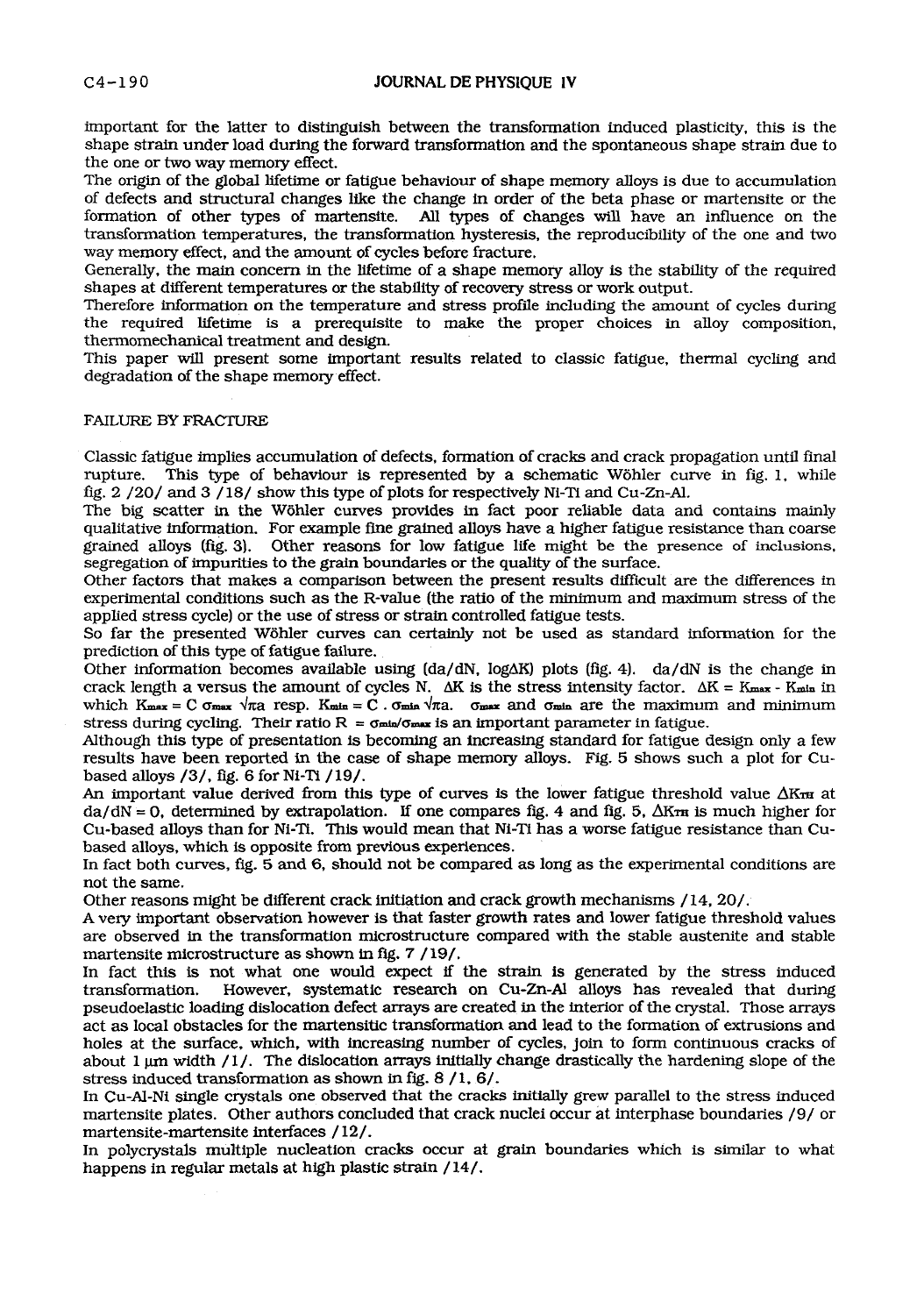**A** common finding in the research of single crystals is that the fatigue life is (almost) independent on percent strain, crystal orientation, or even stress /9/.

In any case the surface preparation of the samples plays a decisive role in values for **Nr,** this is the amount of cycles at fracture.

#### THERMAL CYCLING

Thermal cycling through the martensitic transformation induces defects. Extensive literature surveys. especially for Cu based alloys, can be found in the reference list /28,38.39/.

Concerning the changes in the macroscopic parameters of the martensitic transformations, like the transformation temperatures or the transformation hysteresis, the situation is less clear. Some authors report an increase of  $M_6$  /3, 40/, while others report a decrease even for the same type of alloy  $/28$ . Similar contradictions exist for the transformation temperatures A, A and M<sub>r</sub> as for the hysteresis, which decreases /3, 40/ or increases /22,41/.

Accepting that the experimental observations are correct one has to conclude that several mechanisms, active during thermal cycling, have opposite effects. On one hand, the introduction of defects will generally stabilize the phase in which the defects are created. On the other hand, defects can act as nucleation sites for the transformation and increase the internal friction forces so that the progress of the transformation becomes more difficult. The density and configuration of the defects might also be influenced by the grain size, due to high accommodation stresses at the grain boundaries. Defects can also change the (local) order of the phases, giving rise to (local) changes of the transformation temperatures.

Finally, especially in Cu-based alloys one should take into account that the absolute minimum and maximum temperature of the cycle might control the equilibrium order degree. This can give rise to either the stabilisation of the martensite or that of the beta phase. Especially the mechanism of martensite stabilisation is not yet very well explored.

So far, one can only conclude that the effect of transformation cycling on the transformation characteristics is controlled by the composition, the temperature region, the temperature rate, the

grain size, . .. An interesting observation has been made by R Stalmans **et al. /42/. At** first a **Cu-Zn-Al** sample was thermally cycled through the transformation. Subsequent training caused only a negligible TWME (Two Way Memory Effect) since the transformation path is already "stabilised" during the thermal cycling due to irreversible processes.

#### DEGRADATION OF THE SHAPE MEMORY EFFECT

Generally, degradation is considered as the loss of the two way memory effect relative to a reference value **(100%).** 

The two way memory effect is expressed as the difference in shape (i.e. the length of a spring, the strain of a bar, the bending angle of a plate) before and after the martensitic transformation.

It has been experienced that the global degradation behaviour is influenced by a complex combination of internal and external parameters. Internal parameters are : the alloy system (Cubased alloys are more prone to degradation than Ni-Ti alloys). the alloy composition, the type of transformation, (i.e. martensite vs R-phase), the lattice structure. including defects. External parameters are the thennomechanical treatment, the training procedure, the applied stress, the imposed shape memory strain, the amplitude of temperature cycling, the average absolute temperature.

To identify the different mechanisms of degradation, a closer loop to the dimensional changes of both the cold and the hot shape is required. R Stalmans et al. /44/ analysed this in detall and several parameters are identified. In the course of training and degradation, three different types of stram are important : TWME, or the difference in strain between the hot and the cold shape: TWMS *(I*Wo) Way Memory Strain), or the difference between the strain of the martensite after n cycles and the strain before cycling; finally RD, the Remained Deformation of the beta-phase after n cycles. Fig. 9 shows the evolution of RD, TWMS and TWME for a Cu-Zn-A1 alloy. Similar results are presented by P. Rodriguez and G. Guénin /45/.

From fig. 9 it is clear that the initial degradation of the two way memory effect is due to an "apparent" permanent strain in the beta-phase. Indeed, the total permanent strain RD is partially due to real plastic deformation of the lattice, partially due to stabilisation of the martensite. The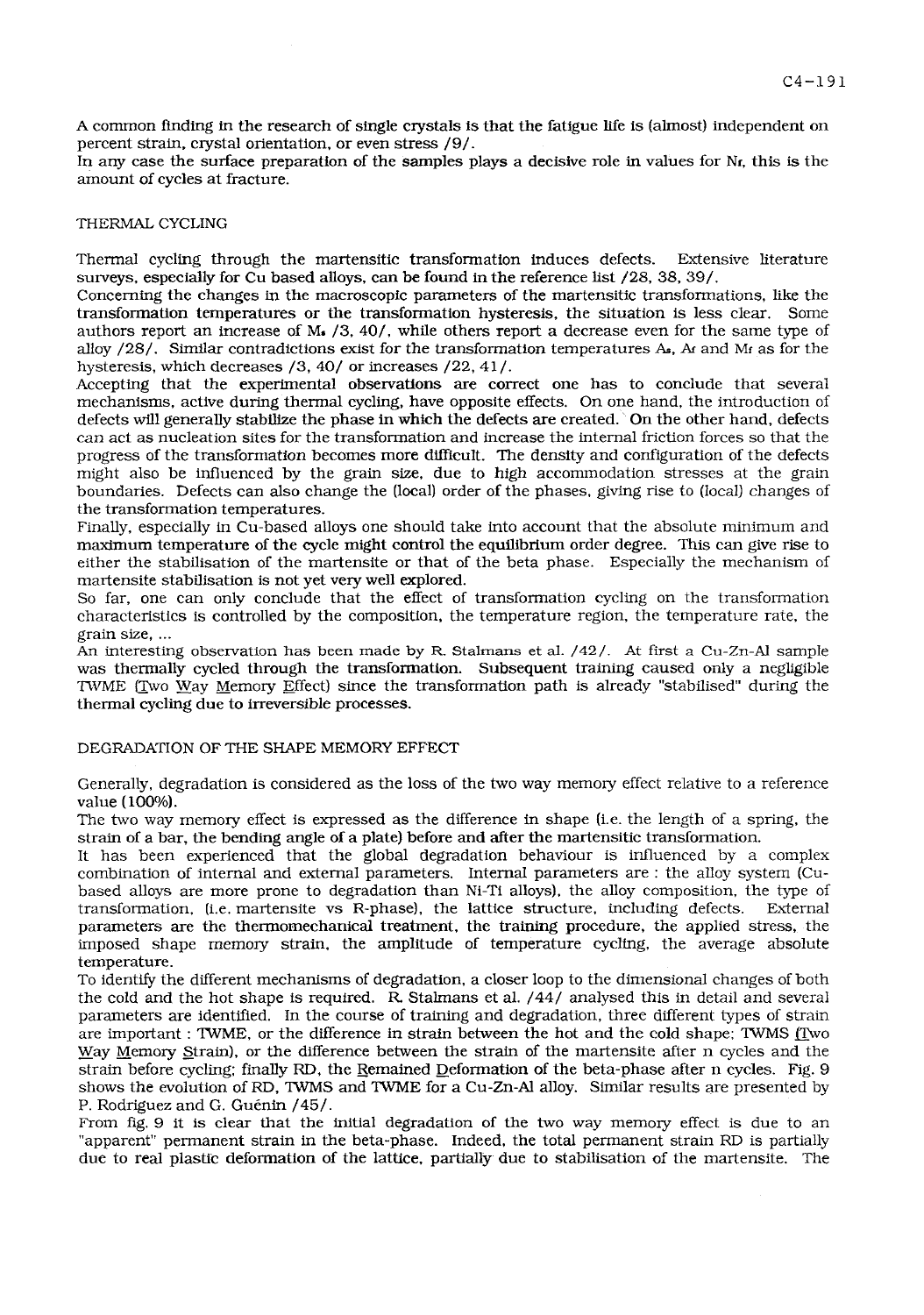latter part can be restored by heating to a temperature higher than the maximum temperature used during the (trainingl cycles as shown in fig. 10.

As can be seen in fig. 10 the "postponed" memory effect is restored after one overheating cycle.

The results show clear evidence for local stabilisation. The location and origin of the local stabilisation however is not evident but might be either related to stabilised (parts of) variants. or to local stress fields, for example at the grain boundaries.

In any case, alloys that are more sensitive to stabilisation could show therefore faster degradation than others less sensitive to stabilisation.

In case cycling is continued to hundreds or thousands of cycles also the cold shape starts to decline. In other words, the 'IWMS decreases. Fig. 11 shows the evolution of the length of a trained SMEspring in hot and cold condition as function of cycling under zero load after training under a constant load during 20 cycles. Beside the degradation of the hot shape, also the cold shape degrades. Fig. 12 shows the evolution of the dimensions of an identical spring which is now cycled under a constant load. In this case the degradation of the cold shape is decreased while the degradation of the hot shape is increased. The latter part may be explained by faster global stabilisation due to the applied stress /46/, the former part however, the degradation of the cold shape, is less evident.

Several mechanisms can contribute to the degradation. C. Friend and A.P. Miodownik  $/32$ / observed locally  $\alpha$  martensite, stress induced during cycling. This increasingly disrupts the observed locally  $\alpha$ 'martensite, stress induced during cycling. martensite morphology so that the strain output degrades. **A** second part might be related to the irreversible dislocation debris generated during thermal cycling as mentioned in the previous paragraph. The defect accumulation may also account for the increasing strain of the hot shape. It may also destroy the initial nuclei that trigger normally the appropriate variants. This might be explained by the increase of the amount of misoriented variants.

**A** third factor could be related to the loss of the proper nuclei during ageing in the beta phase. Contardo showed that the loss of memory depends also on the time the material has been kept in the beta phase. This process is thermally activated /47/. The rate of degradation is thus also partially due to the absolute temperatures used during cycling and thus indirectly due to the heating or cooling rate.

Some observations revealed that the rate of degradation is also dependent on the amount of the initial two way memory effect  $/48/$ , as can be derived from the data in fig. 13. A high TWME will degrade relatively faster than a small TWME. Other influences are the way of training /37/, the addition of alloying elements /27/, or thermal treatment **/34/** as explored in Ni-Ti alloys.

An important remark is given by Y. Suzuki /48/. He noticed that the degradation in Ni-Ti alloys is related to the size of the hysteresis, the smaller the hysteresis. the lower the degradation. In this respect, the R-phase transition, which shows a very small hysteresis would be the best choice if the amount of cycles has to approach  $10<sup>6</sup>$ . This is indeed confirmed by Suzuki  $/48/$ . When the cooling is stopped after the R-transformation but before the martensite starts to grow, an improved lifetime is registered as shown in fig. 14 /48/.

## **CONCLUSION**

The reliability of a shape memory device depends on its global lifetime performance. Time, temperature, stress, transformation strain and the amount of transformation cycles are the important controlling external parameters. Important internal parameters that determine the physical and mechanical properties mainly are : the alloy system, the alloy composition, the type of transformation and the lattice structure including defects. Those parameters are controlled by the thermomechanical history of the alloy. Changes of those internal parameters give rise to effects as increased frictional forces, stabilisation of martensite, defect generation or annihilation, precipitation.

Quite a lot of data have already been collected but no systematic research has been performed so far. **A** systematic research could avoid the apparent contradicting results and more reliable predictions of the long-term behaviour of the material could be assessed. This would also provide the decislon making arguments in the choice of alloy composition and design. which will in its turn lead to cheaper and more applications in the field of shape memory alloys.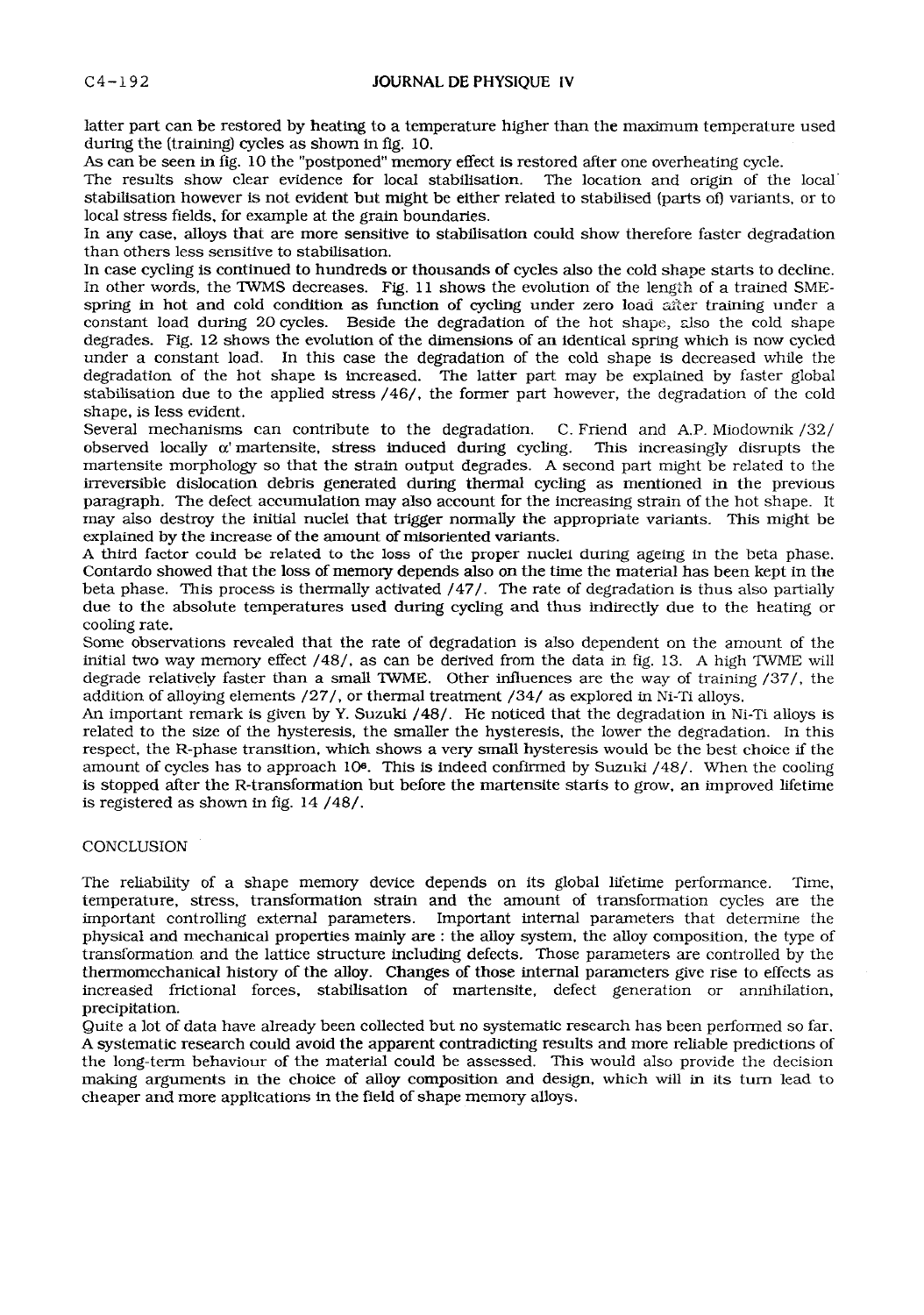#### REFERENCES

- /1/ M. Sade, R. Rapacioli, M. Ahlers, Acta Met. **33** (1985). 487-427.
- /2/ M. Sade, M. Ahlers, Scripta Met. 19 (1985), 425-430.
- /3/ M. Thumann, E. Hornbogen, Zeit. ffir Metallk. **79** (1988). 119-126.
- /4/ M. Sade, J. Kurnpfert. E. Hornbogen. Zeit. ffir Metallk. **79** (1988). 678-683.
- /5/ M. Sade, E. Hornbogen, Zeit. ffir Metallk. **79** (1988). 782-783.
- /6/ A. Ritter, N.Y.C. Yang, D.P. Pope, C. Laird, Met. Trans. A 10A (1979), 667-676.<br>(7) K.N. Melton, O. Mercier, Mat. Sc. and Eng. 40 (1979), 81-87.
- /7/ K.N. Melton, 0. Mercier, Mat. **Sc.** and Eng. **40** (1979). 81-87.
- /8/ L. Delaey, J. Janssen, D. Van de Mosselaer, G. Dullenkopf, A. Deruyttere, Scripta Met. 12 (1978). 373-376.
- /9/ H. Sakamoto, Trans. JIM 24 (1983), 665-673.
- /lo/ H. Sakamoto, Y. Kijirna, K. Shimizu, Trans. M 23 (1982), 585-594.
- /11/ L.C. Brown, Met. Trans. A 13A (1982), 26-31.
- / 12/ H. Sakarnoto, K. Shimizu, K. Otsuka, Trans. JIM 22 (1981), 579-587.
- /13/ L.C. Brown, Met. Trans. A 10A (1979), 217-224.
- /14/ N.Y.C. Yang, C. Laird, D.P. Pope, Met. Trans. A 8 (1977), 955-962.
- /15/ C. Lopez de Castillo, S. Hernaez, B.G. Mellor, Journ. of Mat. Sc. 21 (1986). 4043-4047.
- /16/ C. Picornell, E. Cesari, M. Sade, Mat. Sc. Forum= (1990). 741-746.
- /17/ S. Miyazaki, Y. Sugaya. K. Otsuka, MRS-proc., Tokyo 1988.9, p. 257-262.
- /18/ J. Janssen, F. Willems. B. Verelst, J. Maertens, L. Delaey. Proc. ICOMAT-82, Leuven 1982, C4-809-815.
- /19/ RH. Dauskardt, T.W. Duerig, R.U. Ritchie, MRS proc., Tokyo 1989, 9, p. 243-249.
- /20/ S. Miyazaki, Y. Sugaya, K. Otsuka, MRS-proc., Tokyo 1989, 9, p. 251-262.
- /2 1 / T. Tadaki, Y. Nakata, K. Shimizu, Trans. JIM 28 (1987). 883-890.
- /22/ T. Tadaki, M. Takamori, K. Shimizu, Trans. JIM 28 (1987). 120-128.
- /23/ Y. Nakata, T. Tadaki, K. Shimlzu, Trans. JIM 26 (1985). 646-652.
- /24/ J. Perkins, P. Bobowiec, Met. Trans. A 17A (1986), 195-203.
- /25/ K. Tsuji, Y. Takegawa, K. Kojima, Mat. Sc. and Eng.  $A136$  (1991), L1-L4.
- /26/ J. **Perkins,** W.E. Muesing, Met. **Trans. A** (1983). 33-36.
- /27/ J.L. Proft, K.N. Melton, T.W. Duerig, MRS-proc., Tokyo 1988, 9, p. 159-164.
- /28/ T. Tadaki, K. Shimizu, MRS-proc., Tokyo 1988, 9, p. 291-304.
- /29/ J. Van Humbeeck. R. Stalmans, Mat. Sc. Forum 56-58 (1990), 405-416.
- /30/ S. Edo, Journal of Mat. Sc. Letters 24 (1989). 3991-3993.
- /31/ Y. Furuya, H. Shimada, M. Matsumoto, T. Harma, J. Japan Inst. Met. 52 (1988), 139-143.
- /32/ C.M. Friend, A.P. Miodownik, Proc. of Int. Conf. on Mart. Transf. (1986), 902-907, ed. Jap. Inst. of Metals.
- /33/ K. Murakami, Y. Murakami, K. Mishirna, Y. Ikai, J. Japan Inst. Metals &3 (1984). 115- 121.
- /34/ J. Beyer, B. Koopman, P.A. Besselink, P.F. Willemse, Mat. Sc. Forum 56-58 (1990). 773- 778.
- /35/ Y. Furuya, H. Shirnada, M. Matsumoto, T, Hamma, MRS-proc., Tokyo 1988, 9, 269-274.
- /36/ Y. Suzuki, MRS-proc., Tokyo 1988, 9, 557-567.
- /37/ M. Uehara, T. Suzuki, J. Soc. Mat. Sc. Japan *34* (1985). 779-783.
- /38/ D. Rios-Jara, G. Guénin, Acta Met. 35 (1987), 109-119.
- /39/ J. Perkins, P. Bobowiec, Met. Trans. A 17A (1986), 195-203.
- /40/ J. Perkins, W.E. Muesing, Met. Trans. A 14A (1983), 33-36.
- /41/ A. Amengual, C. Picornell, R. Rapacioli, C. Ségui, V. Torra, Thermoch. Acta 145 (1989), 101-114.
- /42/ R. Stalmans. J. Van Humbeeck, L. Delaey, this conference.
- /43/ J. Van Humbeeck, R. Stalmans, M. Chandrasekaran, L. Delaey, in **"Engineering** *aspects* **of**  *shape* memory **alloys",** ed. T. Duerig et **al..** Butterworth-Heinemann, p. 96-106.
- /44/ R. Stalmans, J. Van Humbeeck, L. Delaey, submitted for publication in Acta Met. (1991).
- /45/ P. Rodriguez, G. Guénin, Mat. Sc. Forum 55-58 (1990), 541-546.
- /46/ M. Mantel, Ph.D. thesis, INSA-Lyon.
- /47/ L. Contardo, Ph.D. thesis, NX88 **ISAL** 0048, INSA-Lyon, 1988.
- /48/ Y. Suzuki, MRS-proc., Tokyo 1988.2, ed. MRS 1989, p. 557-567.
- /49/ R.O. Ritchie, Metal Science  $11$  (1977), 368-381.
- /50/ W. Akkermans, Master thesis, Dep. MTM-K.U.Leuven, 1989.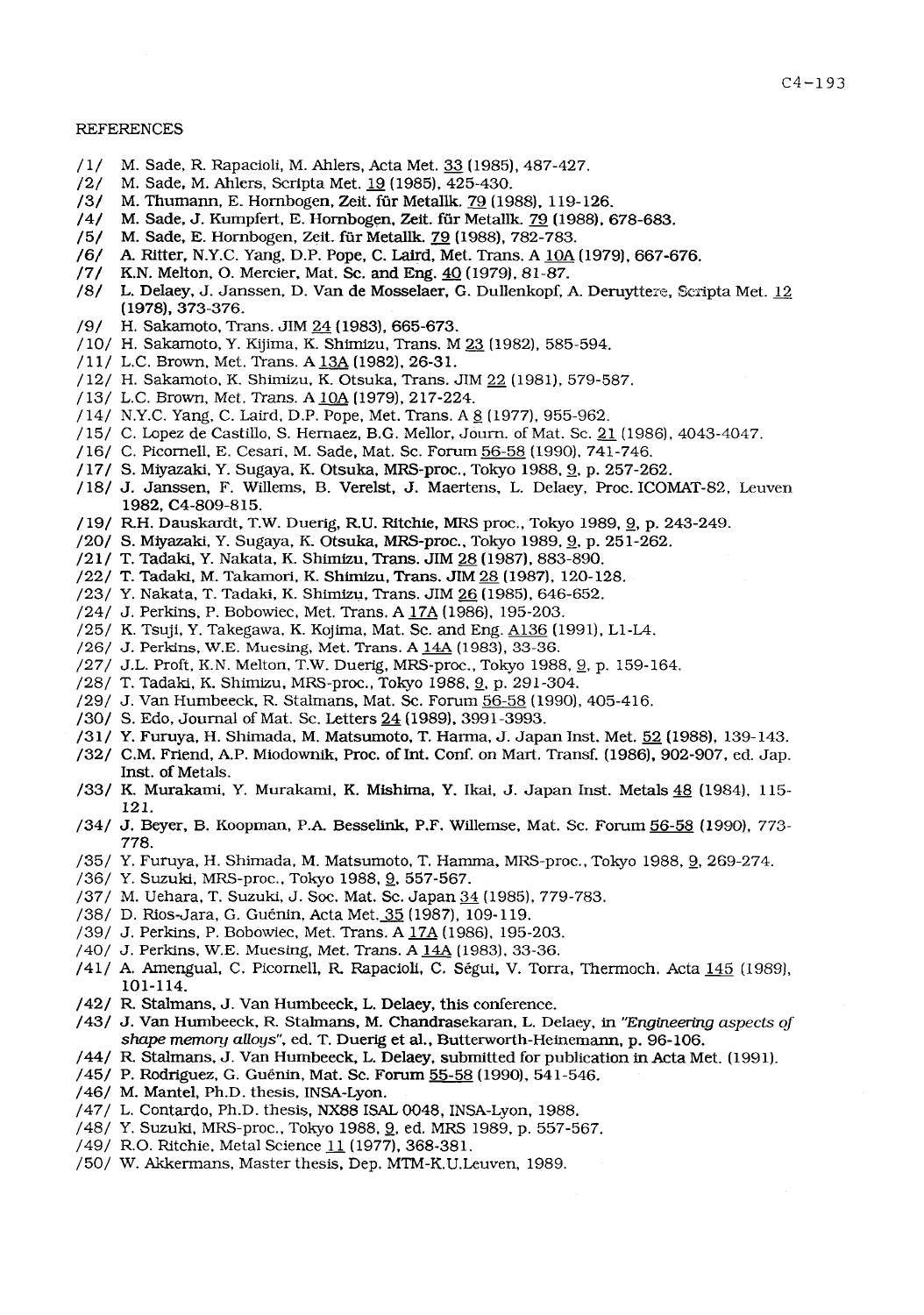



number of cycles

Fig. 1 : schematic  $\sigma$ -N diagram showing the four stages of fatigue : (1) accumulation of defects, (2) crack initiation, (3) stable crack growth and (4) final rupture /3/ .





Fig. 3 : fatigue life in fine and coarse-grained specimens /18/ .



Fig. 4 : primary fracture mechanisms in steels asserlated with sigmoidal variation of fatigue crack propagation rate (da/dN) with alternating stress intensity  $(\Delta K)$  /49/.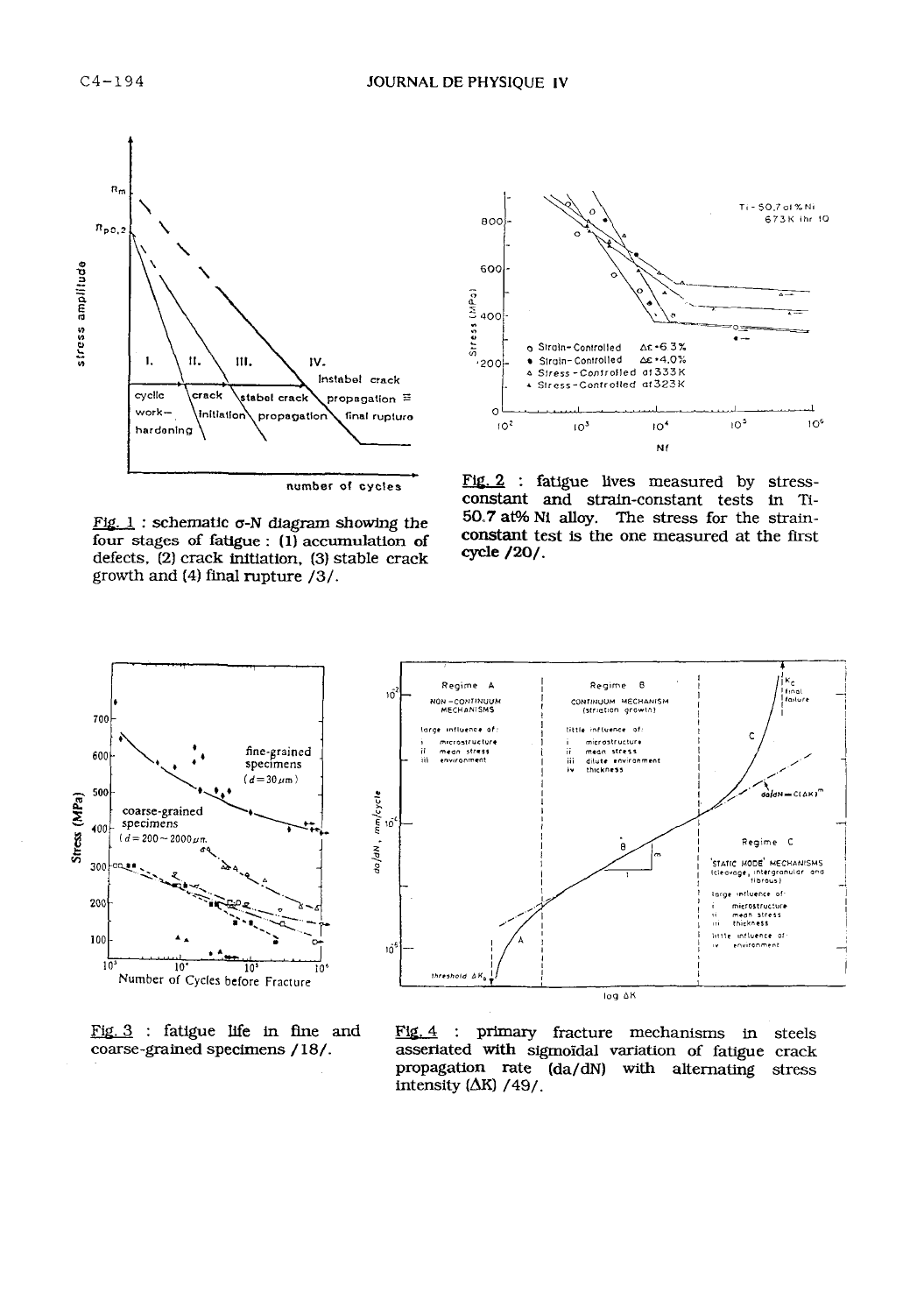

stable  $\beta$ , martensite  $\alpha$ **x** and hot rolled  $\beta$  /3/.



 $\frac{30}{40}$   $\frac{10}{40}$   $\frac{50}{40}$  Intensity allows at 100m temperature ( $\lambda = 0.1$ ). threshold  $\Delta$ KTH values in the transforming microstructures, compared to the stable Fig. 5 : fatigue crack propagation in austenitic and stable martensitic microstruc-<br>stable  $\beta$ , martensite  $\alpha_M$  and hot rolled  $\beta$  /3/. tures /19/. Fig. 6 : variation in fatigue-crack growth rates (da/dN) as a function of the stress-intensity range  $( \Delta K )$  in near-equiatomic Ti-Ni shape memory alloys at room temperature  $(R=0.1)$ .



Fig.  $7:$  variation of the fatigue threshold  $(\Delta K \text{ra})$  for crack propagation in Ti-Ni shape memory alloys as a function of the martensite start temperature M. Threshold data are taken from the room temperature results plotted in fig. 6 / 19/.



Fig. 8 : stress strain curves of a crystal tested at room temperature during the 8th and the 6023th cycle / 1/.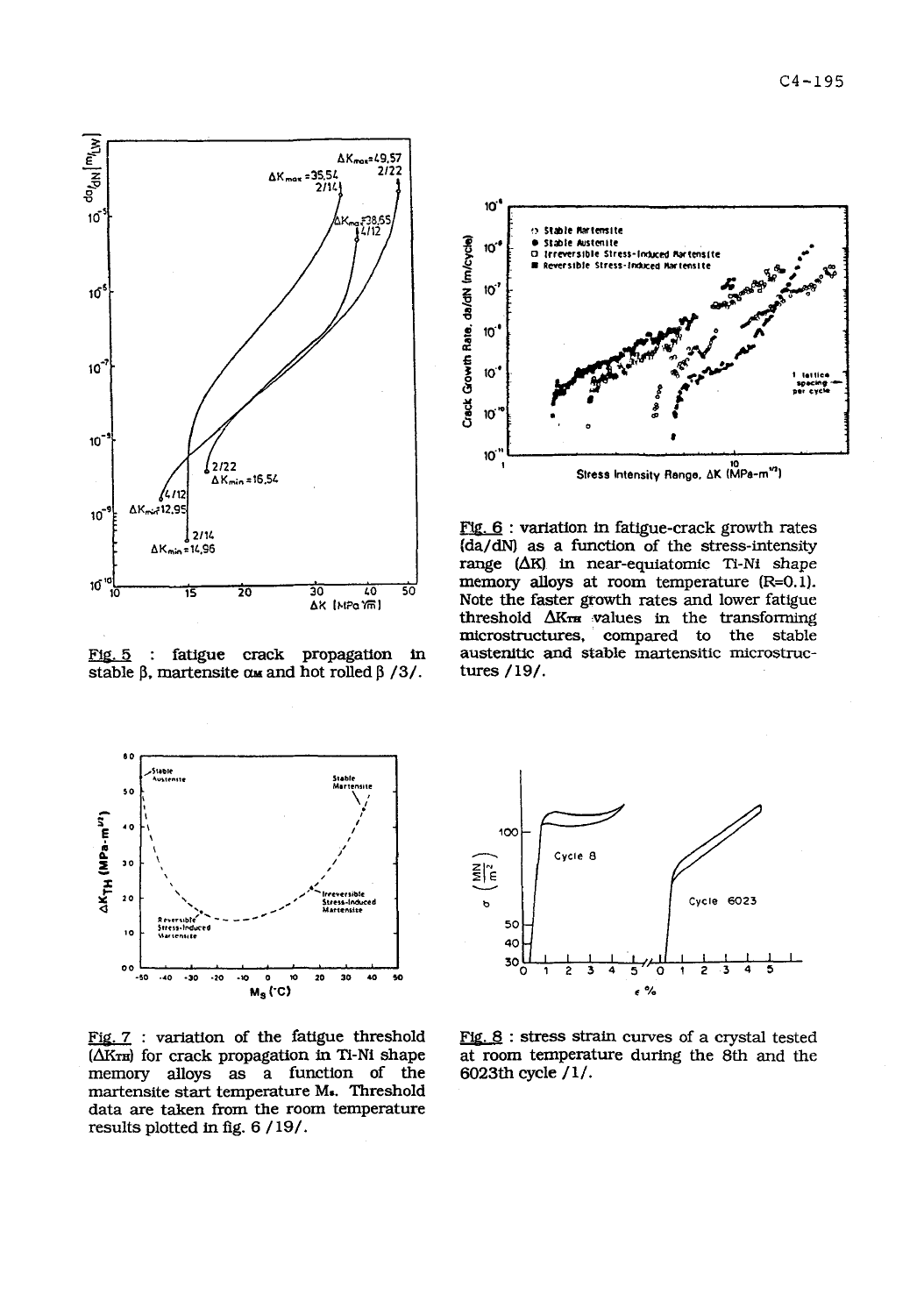



deformation of the austenitic shape RD.

Fig. 9: the evolution of the TWME (Two Way Fig. 10 : the reversion of locally stabilised Memory Effect), the TWMS (Two Way martensite and the accompanying partial Memory Effect), the TWMS (Two Way martensite and the accompanying partial Martensitic Strain) and the residual recovery of the austentic shape by overheating recovery of the austenitic shape by overheating the sample after training.



Fig. 11 : the change in length of a spring in austenitic state  $(+)$  and martensitic state  $(□)$ during load free cycling /50/.



Fig. 12 : the change in length of a spring in austenitic state  $(+)$  and martensitic state  $($  $)$ during cycling under constant load /50/.